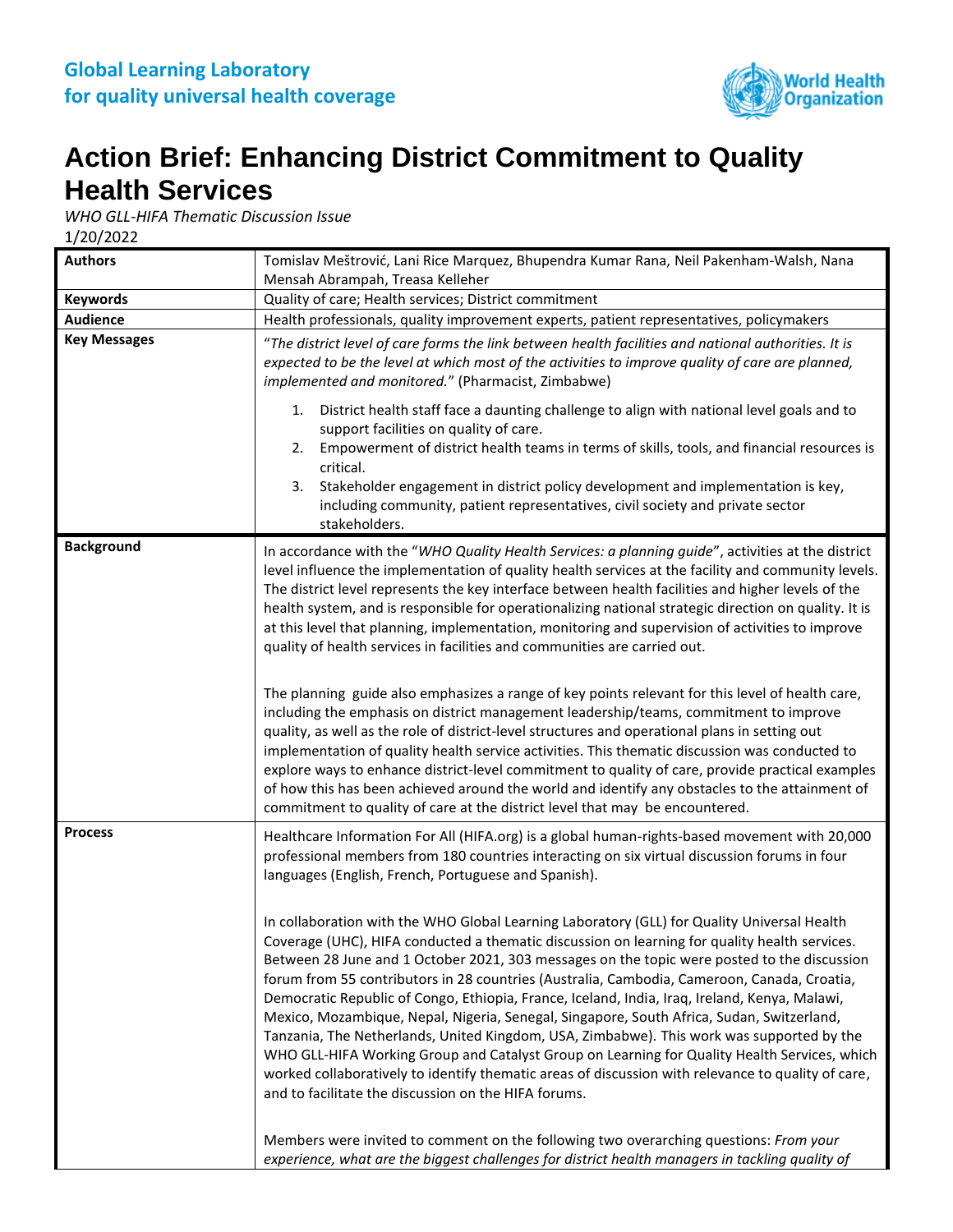|                     | care issues? Have you seen any practical solutions that should be shared more widely?                                                                                                                                                                                                                                                                                                                                                                                                                                                                                                                                                                                                                                                                                                                                                                                                                                                                                                                                                                                                                                                                                                                                                                                                                                                                                                                                                                                                                                                                                                                                                                                                                                                                                                                                                                                                                                                                                                                                                                                                                                                                                                                                                                                                                                                                                 |
|---------------------|-----------------------------------------------------------------------------------------------------------------------------------------------------------------------------------------------------------------------------------------------------------------------------------------------------------------------------------------------------------------------------------------------------------------------------------------------------------------------------------------------------------------------------------------------------------------------------------------------------------------------------------------------------------------------------------------------------------------------------------------------------------------------------------------------------------------------------------------------------------------------------------------------------------------------------------------------------------------------------------------------------------------------------------------------------------------------------------------------------------------------------------------------------------------------------------------------------------------------------------------------------------------------------------------------------------------------------------------------------------------------------------------------------------------------------------------------------------------------------------------------------------------------------------------------------------------------------------------------------------------------------------------------------------------------------------------------------------------------------------------------------------------------------------------------------------------------------------------------------------------------------------------------------------------------------------------------------------------------------------------------------------------------------------------------------------------------------------------------------------------------------------------------------------------------------------------------------------------------------------------------------------------------------------------------------------------------------------------------------------------------|
|                     | After the discussion, a detailed thematic analysis of the contributions was conducted to identify<br>recurring themes and emergent patterns. Messages were collated, coded in accordance with<br>specific key words, and subsequently synthesized into this action brief. Throughout the synthesis<br>process, the authors of this brief met regularly to discuss and agree the inductive and deductive<br>content analysis approaches utilized. This work was further supported by weekly WHO GLL-HIFA<br>strategy meetings.                                                                                                                                                                                                                                                                                                                                                                                                                                                                                                                                                                                                                                                                                                                                                                                                                                                                                                                                                                                                                                                                                                                                                                                                                                                                                                                                                                                                                                                                                                                                                                                                                                                                                                                                                                                                                                         |
| Key emergent themes | What are the biggest challenges for district health managers in tackling quality of care issues?                                                                                                                                                                                                                                                                                                                                                                                                                                                                                                                                                                                                                                                                                                                                                                                                                                                                                                                                                                                                                                                                                                                                                                                                                                                                                                                                                                                                                                                                                                                                                                                                                                                                                                                                                                                                                                                                                                                                                                                                                                                                                                                                                                                                                                                                      |
|                     | Onsite support from the district-level to advance quality of care in facilities: "Access to<br>1.<br>quality family planning, effective antenatal care and respectful maternity care rely on<br>the management capacity of district leaders, and the needed supportive supervision."<br>(Quality improvement professional, USA)<br>2. Skills to effectively manage health at the district-level: "An example of a study which<br>sought to answer the question of the capacity of district health executives to execute<br>their role was done in Zimbabwe by Muchekeza et al.; titled 'District health executives in<br>Midlands province, Zimbabwe: are they performing as expected?' (doi: 10.1186/1472-<br>6963-12-335) One of the findings of the study was that: "Almost all (29/30) district<br>health managers interviewed reported having inadequate management skills to<br>effectively undertake their management responsibilities." (Pharmacist, Zimbabwe)<br>3.<br>Empowerment of district health managers to tackle quality of care issues: "I have had<br>the privilege of working with many colleagues in East Africa and Latin America from<br>whom I learned important lessons about how to enable and empower district health<br>managers to tackle quality of care issues. Three insights stand out: 1) District health<br>teams need to define specific roles and responsibilities for quality and provide tools and<br>training to those tasked with supporting quality activities at the point of care; 2) Quality<br>is not just about compliance with technical standards in public facilities, but must<br>address people's experience of care and community wants and needs; 3) Practical<br>solutions to do this are creating district level mechanisms for regular review of<br>performance and results across the whole sector, with community, civil society, and<br>private sector engagement in these reviews." (Knowledge management professional,<br>USA)<br>Sustainable financing: "Regional managers suffer from underfunding and lower<br>4.<br>resources than the central level; consequently, with the risk of having to close perhaps<br>the only hospital available for the region, it becomes a daunting task to stimulate quality<br>of care and keep compliance with the standards." (Public health professional, Kenya) |
|                     | 5.<br>Transfer of ownership from national to district: "During the decentralization process in<br>Croatia, one of the strives was the change in the ownership of hospitals and primary<br>health care centres, which was transferred to local authorities in order to plan and<br>manage health care at a district level - with an end-goal to address district-level needs<br>and ensure a healthcare system that is better, more fair and more efficient." (Public<br>health professional, Croatia)                                                                                                                                                                                                                                                                                                                                                                                                                                                                                                                                                                                                                                                                                                                                                                                                                                                                                                                                                                                                                                                                                                                                                                                                                                                                                                                                                                                                                                                                                                                                                                                                                                                                                                                                                                                                                                                                 |
|                     | Community and civil society engagement for accountability: "It is critical to recognize<br>6.<br>that quality improvement requires a multisectoral approach at district level and<br>involvement of the community, as some critical amenities such as water sanitation and<br>hygiene (WASH) facilities may be overseen by municipalities or rural district councils,<br>although they play a pivotal role in ensuring quality of health services." (Pharmacist,<br>Zimbabwe)                                                                                                                                                                                                                                                                                                                                                                                                                                                                                                                                                                                                                                                                                                                                                                                                                                                                                                                                                                                                                                                                                                                                                                                                                                                                                                                                                                                                                                                                                                                                                                                                                                                                                                                                                                                                                                                                                         |
|                     | Inclusion of higher education actors and professional associations in implementation<br>7.<br>and planning endeavours: "Other players contribute to a health consumer's voice for<br>quality within the state or district component of our universal health care system such as<br>universities and professional associations." (Patient advocate, Australia)                                                                                                                                                                                                                                                                                                                                                                                                                                                                                                                                                                                                                                                                                                                                                                                                                                                                                                                                                                                                                                                                                                                                                                                                                                                                                                                                                                                                                                                                                                                                                                                                                                                                                                                                                                                                                                                                                                                                                                                                         |
|                     | Have you seen any practical solutions that should be shared wider?                                                                                                                                                                                                                                                                                                                                                                                                                                                                                                                                                                                                                                                                                                                                                                                                                                                                                                                                                                                                                                                                                                                                                                                                                                                                                                                                                                                                                                                                                                                                                                                                                                                                                                                                                                                                                                                                                                                                                                                                                                                                                                                                                                                                                                                                                                    |
|                     | Leading change through sub-national policy development and implementation: "In<br>1.<br>India, different states such as Tamil Nadu and Uttar Pradesh have started developing                                                                                                                                                                                                                                                                                                                                                                                                                                                                                                                                                                                                                                                                                                                                                                                                                                                                                                                                                                                                                                                                                                                                                                                                                                                                                                                                                                                                                                                                                                                                                                                                                                                                                                                                                                                                                                                                                                                                                                                                                                                                                                                                                                                          |
|                     | their state level quality policy. The policies are framed within a wide consultative process                                                                                                                                                                                                                                                                                                                                                                                                                                                                                                                                                                                                                                                                                                                                                                                                                                                                                                                                                                                                                                                                                                                                                                                                                                                                                                                                                                                                                                                                                                                                                                                                                                                                                                                                                                                                                                                                                                                                                                                                                                                                                                                                                                                                                                                                          |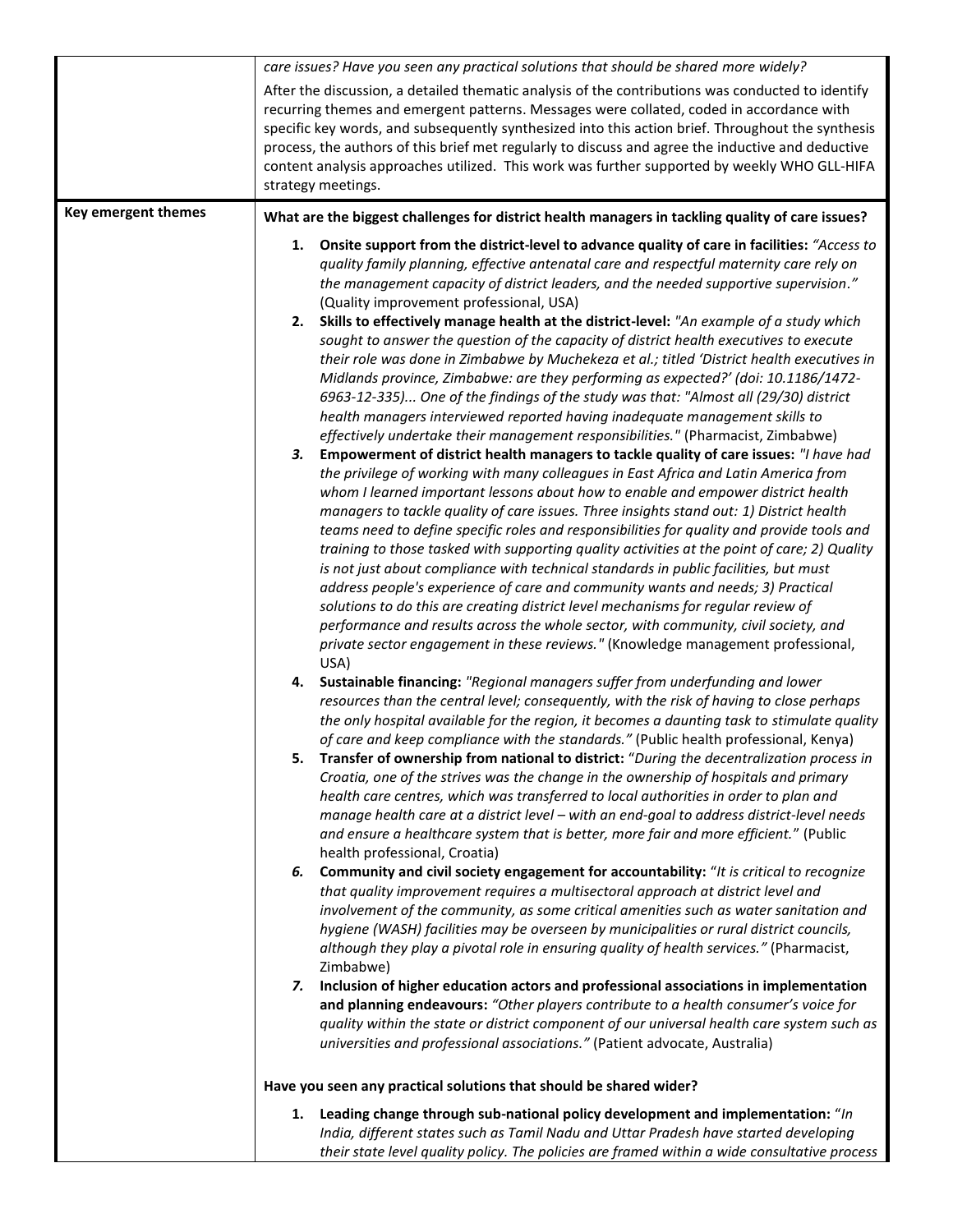|                                 | at state headquarters, district headquarters and with technical support of World Bank<br>and WHO. The purpose of such policy is to reflect the quality definition, quality mission,<br>vision and strategies with a clear reflection of local issues, and resources available."<br>(Health professional, India)<br>Investing in public-private partnerships: "Public Private Partnerships (PPP) have led to<br>2.<br>improved quality care, such as provision of dialysis services for renal patients. Leveraging<br>PPPs may reduce the strain of resourcing health facilities for certain services; however,<br>quality monitoring needs to remain a joint effort." (Pharmacist, Zimbabwe)<br>Increasing in-service training on management: "Districts actually need educational<br>3.<br>support (primarily learning-by-doing type of training) to enhance management skills<br>and, in turn, health practices at the district level. This was pursued in Croatia. As part of<br>the training process, district teams had managed to develop policy functions and create<br>County Health Profiles and Strategic Framework of the County Health Plan." (Public<br>health professional, Croatia)<br>Increasing consumer representation: "In Australia, the state-led government acts as a<br>4.<br>key player by providing some publicly accessible health data and making quality an<br>explicit issue in hospitals and ambulance services, and state government health<br>jurisdictions. It has embedded health consumer representation in a number of ways."<br>(Patient advocate, Australia)<br>5. Localizing tools and resources: "There are mechanisms (tools) which have been localized<br>for the Nigerian Health System and are currently being applied in both private and public<br>owned facilities." (Public health professional, Nigeria) |
|---------------------------------|-----------------------------------------------------------------------------------------------------------------------------------------------------------------------------------------------------------------------------------------------------------------------------------------------------------------------------------------------------------------------------------------------------------------------------------------------------------------------------------------------------------------------------------------------------------------------------------------------------------------------------------------------------------------------------------------------------------------------------------------------------------------------------------------------------------------------------------------------------------------------------------------------------------------------------------------------------------------------------------------------------------------------------------------------------------------------------------------------------------------------------------------------------------------------------------------------------------------------------------------------------------------------------------------------------------------------------------------------------------------------------------------------------------------------------------------------------------------------------------------------------------------------------------------------------------------------------------------------------------------------------------------------------------------------------------------------------------------------------------------------------------------------------------------------------------------------------------------------------------|
| <b>Editors' Perspective</b>     | The alignment of district level approaches to tackle quality of care issues prioritized at the<br>national level and implemented at the district and facility levels is essential, and yet strategies<br>aimed at realizing such alignment are elusive. Meanwhile, financial factors and the lack of<br>capacity of some district managers can undermine the district's role in contributing to and<br>translating national policies and strategies on quality of care and supporting individual facilities.<br>Stakeholder engagement, particularly that of civil society and patient advocates, featured highly<br>in the discussion. Australia was presented as a model for such engagement; however, there are<br>potentially major challenges to be overcome before the Australian model may be replicated in<br>low- and middle-income countries (LMICs).                                                                                                                                                                                                                                                                                                                                                                                                                                                                                                                                                                                                                                                                                                                                                                                                                                                                                                                                                                                           |
|                                 | The impact of decentralizing national health systems was recognized as important, yet this issue<br>is seldom discussed in the medical literature. However, although decentralization can be<br>considered as an important step towards improving quality of care, it may also aggravate<br>problems such as overly fragmented health planning, lack of funds and inadequate provision of<br>many health services. This means that issues such as transparency, accountability and savvy<br>expenditure at the district level have to be addressed diligently.                                                                                                                                                                                                                                                                                                                                                                                                                                                                                                                                                                                                                                                                                                                                                                                                                                                                                                                                                                                                                                                                                                                                                                                                                                                                                            |
|                                 | Prevention and public health programs (e.g., immunizations, maternal and prenatal services),<br>healthcare needs and service-user empowerment may vary from county to county depending<br>upon the local structure of the health system. Potential practical solutions to improve quality of<br>care proposed in this discussion included: utilization of public-private health partnerships;<br>provision of appropriate training combined with other mechanisms such as supportive<br>supervision of health workers; as well as using various novel and bold strategies in order to<br>develop strategic and realistic quality improvement plans for the district health system.                                                                                                                                                                                                                                                                                                                                                                                                                                                                                                                                                                                                                                                                                                                                                                                                                                                                                                                                                                                                                                                                                                                                                                        |
|                                 | Although current literature demonstrates how innovative and diverse financial support platforms<br>for district health systems are being pervasively used in some countries, good leadership has to<br>be emphasized as one of the critical facets of success. This involves utilizing appropriate quality<br>metrics, while also balancing resource allocation with priority setting for enhanced performance.<br>There should be specific district level mechanisms for regular review of performance and results<br>across the whole sector, taking into account the community, civil society and private sector<br>engagement - with the end-goal of identification of key gaps and development of improvement<br>plans to address any gaps identified.                                                                                                                                                                                                                                                                                                                                                                                                                                                                                                                                                                                                                                                                                                                                                                                                                                                                                                                                                                                                                                                                                               |
| <b>Unanswered questions for</b> | Considering the critical role of districts in managing quality health services, how can<br>1.                                                                                                                                                                                                                                                                                                                                                                                                                                                                                                                                                                                                                                                                                                                                                                                                                                                                                                                                                                                                                                                                                                                                                                                                                                                                                                                                                                                                                                                                                                                                                                                                                                                                                                                                                             |